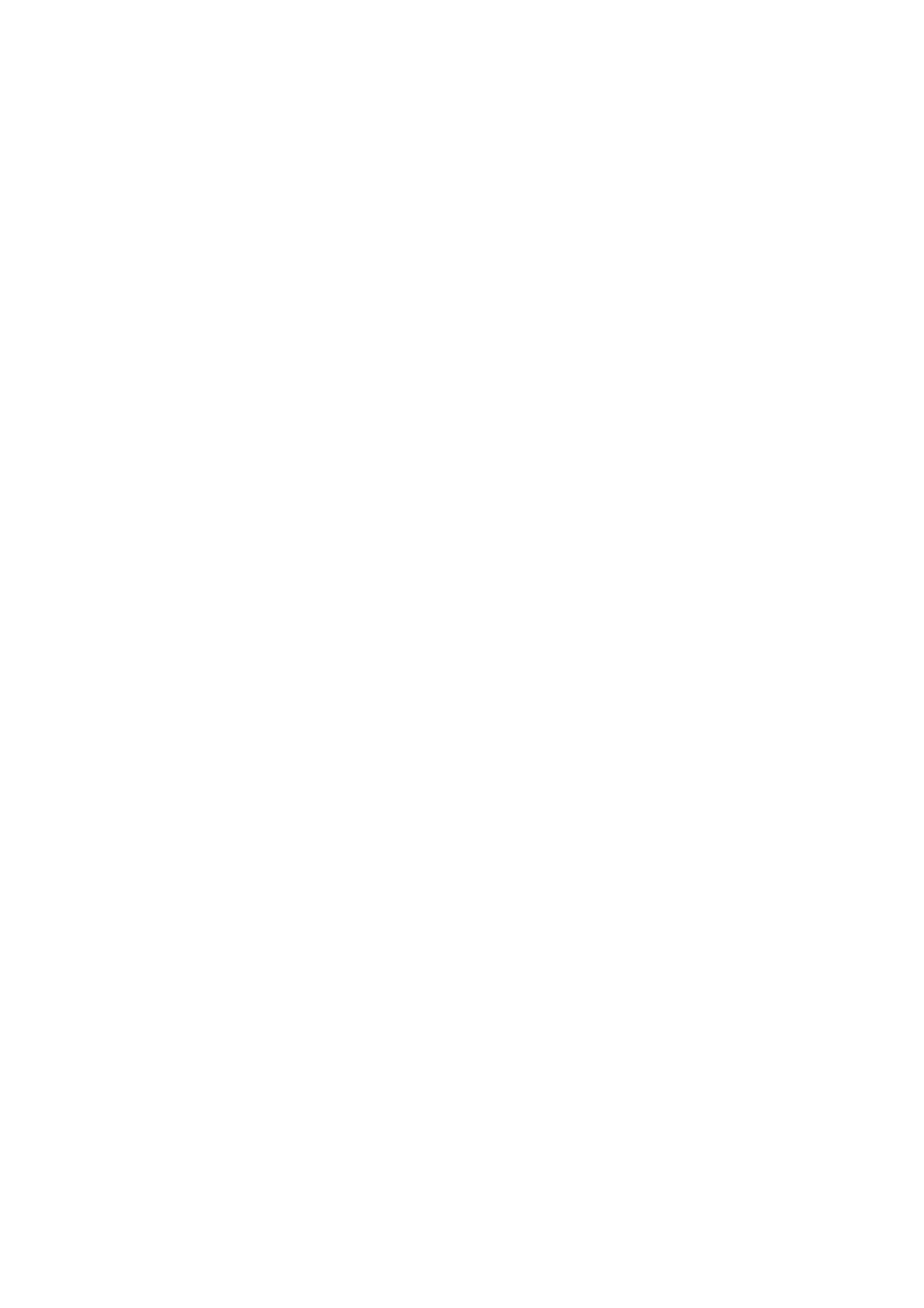# **Section E**

# **Generalizability Theory**

## **N.D. Verhelst National Institute for Educational Measurement (Cito) Arnhem, The Netherlands**

This report contains four sections. The first two sections give a non-technical introduction into generalizability theory (G.T.). In the third and fourth sections the same problems are treated in a somewhat more technical way*.* 

It is interesting to notice that a very basic term of Classical Test Theory is not well defined. In explaining the concept of measurement error in the manual and in Section C, reference was made to repeated observations under 'similar' conditions, but 'similar' was not defined precisely. An often used example of a cause of (negative) measurement error is the noise in the testing environment. But suppose a student is only tested in his school. If the school is located in a very noisy environment, and if noise has indeed a negative impact on test performance, it will maintain this negative impact (because it is constant) on retesting or administration of a parallel test. In such a case the noise is to be considered systematic influence, and its impact cannot be conceived of as measurement error; it will lower the true score of the student. If one wants to have an idea about the magnitude of the negative impact of noise, one will have to conduct an experiment to find out. (A good experiment would be to administer the test to two equivalent samples in two different conditions - quiet and noisy - and to compute the differences between the average test scores in both conditions.)

An important way of controlling for such systematic effects is the standardization of the test administration, which, for example in the case of a listening test, could prescribe that headphones are to be used. It is, however, impossible to control for all possible sources of disturbance. A typical example occurs when the item scores have to be determined by means of ratings by some rater, e.g., by the teacher. Some teachers are more lenient than others, and if a candidate happens to get (always) a lenient teacher his true score will get higher than with a harsh teacher.

To find out whether differences in leniency of the raters make a lot of difference in the scores, one has to investigate this in a special study. Such an investigation can be supported by a psychometric theory that is able to quantify these differences. A theory which is especially created for this purpose is **Generalizability Theory** (G.T.), which was published in a series of articles in the 1960s, and as a book in  $1972<sup>1</sup>$ .

In this theory, measurements are described in terms of the conditions where they are observed. A set of conditions that belong together is called a **facet**. In this way, 'items' is a facet of the measurement procedure. The measurement object is usually the person who is tested, and the basic observations are usually collected by observing all persons in the sample with all items in the test, i.e., persons are crossed with a number of conditions (specific items) from the facet 'items', and such a set-up is called a single-facet crossed design. But sometimes more facets are involved: it is possible that the answers by persons to items are to be rated by a number of raters. If the answer of each person to each item is rated by each rater (from a well-defined group of raters), we have a crossed two-facet design: the facets are 'items' and 'raters'. (At least, this is the description one usually finds in textbooks on G.T.; we will come back to this example in later sections.)

 $\overline{a}$ 

<sup>&</sup>lt;sup>1</sup> Cronbach, L.J., Gleser, G.C., Nanda, H. & Rajaratnam, N. (1972). *The dependability of behavioral measurements: Theory of generalizability for scores and profiles.* New York: Wiley. A more recent and more accessible book is: R.L. Brennan, (2001). *Generalizability Theory*. New-York: Springer-Verlag.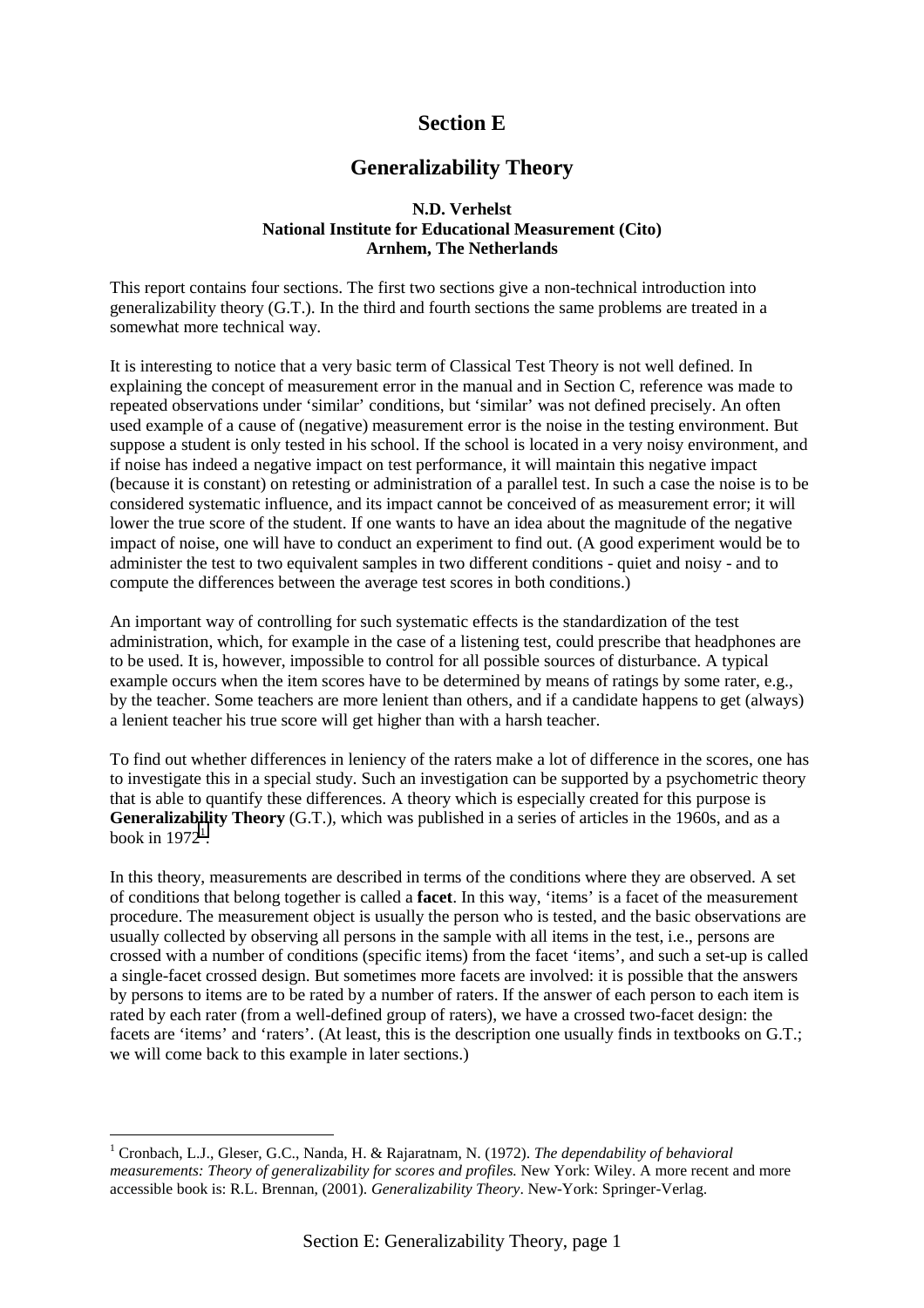Two important views can be taken with respect to the conditions of the facets: they can be considered as **fixed** or as **random**. (The principle is the same as in the analysis of variance; in generalizability theory the concepts of analysis of variance are used throughout.). In the fixed case, the conditions are taken as they are: if items are considered as fixed, this means that we are interested in the very items that are part of the test. In the random case, the conditions are considered as a random sample from a much bigger collection of conditions. Such a collection is called a **universe**.

Two conditions will be considered in detail: the one-facet crossed design (persons by items) and the two-facet crossed design (persons by items by raters).

# **E.1. The persons by items design**

Consider the Classical Test Theory as it was presented in the manual and in appendix C. The true score was defined as the average or expected score **on the very same test** (under repeated administrations). This means that the items are considered as fixed. But we could also draw a new random sample of (the same number of) items from the universe of items at each administration, and then compute the expected score of the person over these test administrations. This expectation is called the **universe score** of that person. It is clear from this that a particular observed score will deviate from the universe score not only because of measurement error but also because of the factual composition of the test that has been used: if the items in the test happen to be relatively easy, the observed score will probably be higher than in case the items in the (randomly composed) test happen to be relatively difficult. This means that in the random view, the difficulty of the items now has to be considered as an extra source of variance (of the observed scores).

But generalizability theory considers yet an extra source of variance. To see this, imagine that the basic observations are arranged in a two-way table, the rows associated with the persons and the columns with the items. A particular cell contains the observed item score for the person of that row on the item of that column. Then four sources of variability are (in principle) distinguished:

- the persons (having different universe scores);

- the items (having different difficulties);

- the interaction between persons and items (John is especially good on items 1 and 2, while Mary performs especially poorly on item 3 but especially well on item 17, etc.);

- the measurement error.

With each source of variability there is a corresponding variance, and the theory makes it clear that the total variance in the two-way table is the sum of those four variances. These four variances are called **variance components**. The main purpose of the analysis of the two-way table is to estimate (from a single sample) these variance components. But since there is only one observation per cell, it is impossible to estimate the interaction component and the error component separately (interaction and error are confounded); only their sum can be estimated. This sum is usually called the residual component. The variance components are usually estimated by techniques of analysis of variance.

If the variance components are known, then some interesting correlations can be predicted. In the case of a two-way design (one facet), two correlations are interesting:

- 1. The correlation between the actual scores of the persons and their scores on an independent replication **with the same items.** Notice that this correlation is the reliability of the test (see Section C). Unfortunately, to predict this correlation one has to know the interaction component and the error component, and since they cannot be estimated separately, one has to be satisfied with an approximation. The approximation used in G. T. happens to be identical to Cronbach's alpha, and it can be shown that this approximation equals the true coefficient only when the interaction component is zero.
- 2. The correlation between the actual scores of the persons and their scores on another test (with the same number of items). This latter test has to be randomly drawn from the universe of items. It will be clear that in this case the items are considered as random.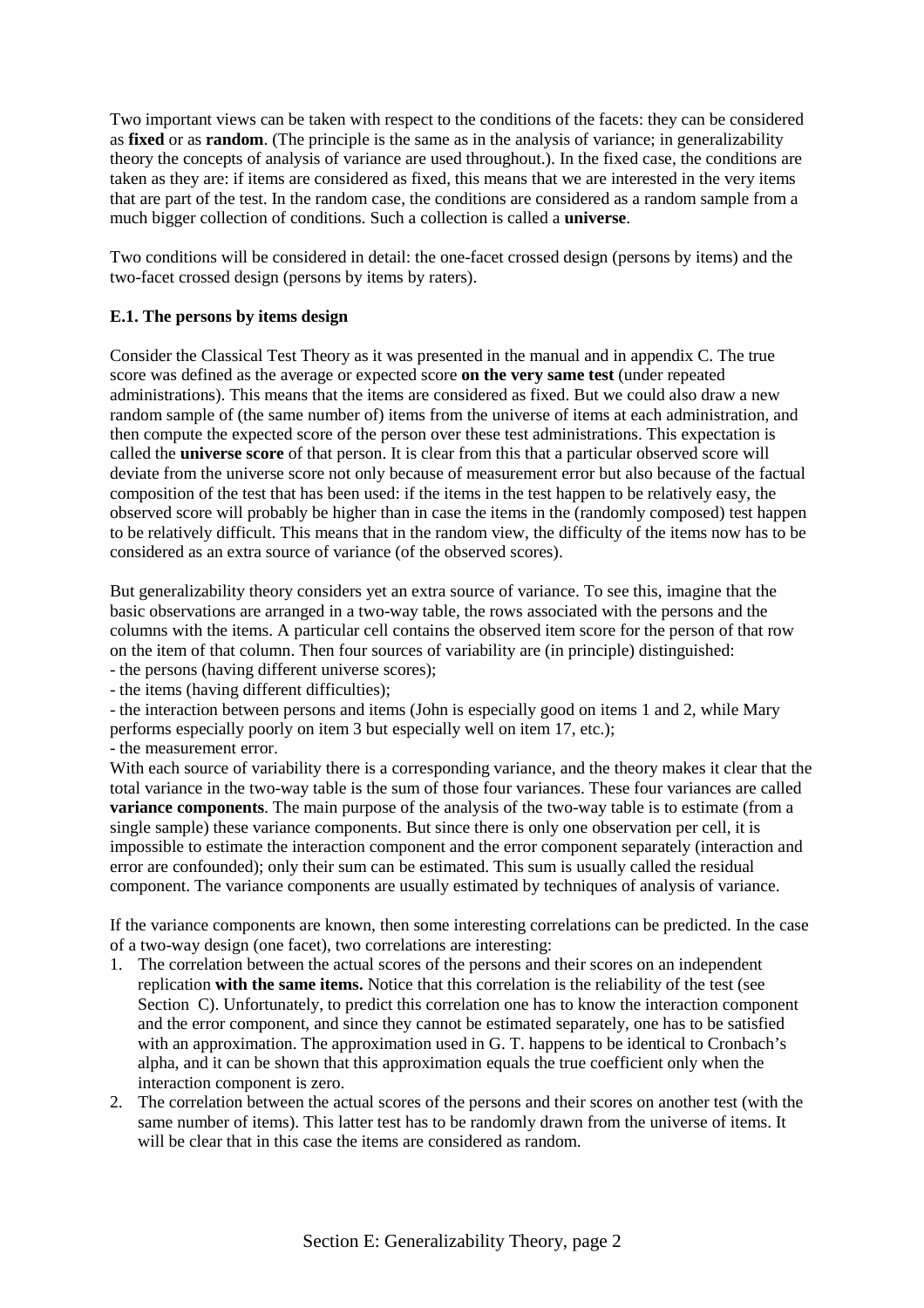These two correlation coefficients are called generalizability coefficients. More technical details and questions of interpretation are discussed in Section E.3.

# **E.2 The persons by items by raters design**

In the one-facet design, it is usually not difficult to construct the two-way table needed for estimating the variance components, since the data (the responses to the items) are commonly collected on the calibration sample. Moreover, to get a stable estimate of the variance components one needs a reasonable number of persons and a reasonable number of items, but in the usual procedures of internal validation this is no problem (40 items is a reasonable number). If one uses a second facet (raters) in a crossed design, things become more complicated: for the analysis one needs a **three-way** table, which one can consider as a piling up of a number of two-way tables. Each two-way table (a layer in the pile) has the same structure as in the one-facet design, but corresponds to a single rater. To estimate the variance components, one needs at least two layers, but to have stable estimates, one needs more. Suppose that a test constructor can use ten raters. Usually, it is a lot of expensive work to have all raters rate the responses of all persons in the sample to all items in the test. Therefore, one uses only a subset of persons (drawn at random from the calibration sample), and (if there are many items) a subset of items. For this (these) subset(s), all available raters rate all answers in order to have a completely filled three-way table. (Incomplete three-way tables are very difficult to handle when estimating variance components<sup>2</sup>.) This special data collection together with its analysis to estimate the variance components is called a G-study. It is good practice to carry out a G-study when using raters.

In the two-facet crossed design there are eight variance components: three components associated with main effects, three first order interactions, one second order interaction and one error component. The three main components are associated with persons, items and raters, respectively. The raters component refers to different degrees of leniency of the raters. The three first order interaction terms are listed below, together with a typical example to illustrate the ideas:

- person-item interaction: John is especially good on item 1;

 $\overline{a}$ 

- person-rater interaction: Rater A is especially lenient with Mary;
- item-rater interaction: Rater A is especially lenient when rating item 1.

A second-order interaction then occurs when rater A is especially harsh with John when rating item 1. Since in the three-way table, we have only one observation per cell, the second order interaction and the error are confounded, so that their variance components cannot be estimated separately; only their sum (the residual component) can.

At this point, however, a serious problem with respect to the correct interpretation of the variance components must be noted, because the three-way table (students by items by raters) may come about in two quite different ways, which we illustrate by the following example. A number of young musicians has to play a number of fragments from different composers, and each performance has to be scored by a number of jury members. The fragments play the role of items; the jury members act as raters. The whole contest may be arranged (at least conceptually) in two different ways. Firstly, it may be that each student plays each fragment only once in the presence of the whole jury (which is what usually will happen); but, secondly, it might well be that each student plays all fragments in turn for each jury member. In both cases the data collection will be arranged in a similar three-way table, and in both cases the analysis will be carried out in an identical way, but the interpretation of the variance components is different. In the former case the jury members all judge the very same performances, and it may happen that a single performance (of John, say, playing a fragment of Brahms) is incidentally quite poor, which means the judged performance may be infected by a negative measurement error, but this will lead probably to a low score given by all raters. This means, in more general terms, that the scores given by the raters will be correlated. Because of this dependence on the same measurement error in a single performance it is better to conceive of such a set-up as a **nested** 

 $2^{2}$  Special software to estimate variance components in the two facet design with missing observations can be obtained on request from Ton.Heuvelmans@citogroep.nl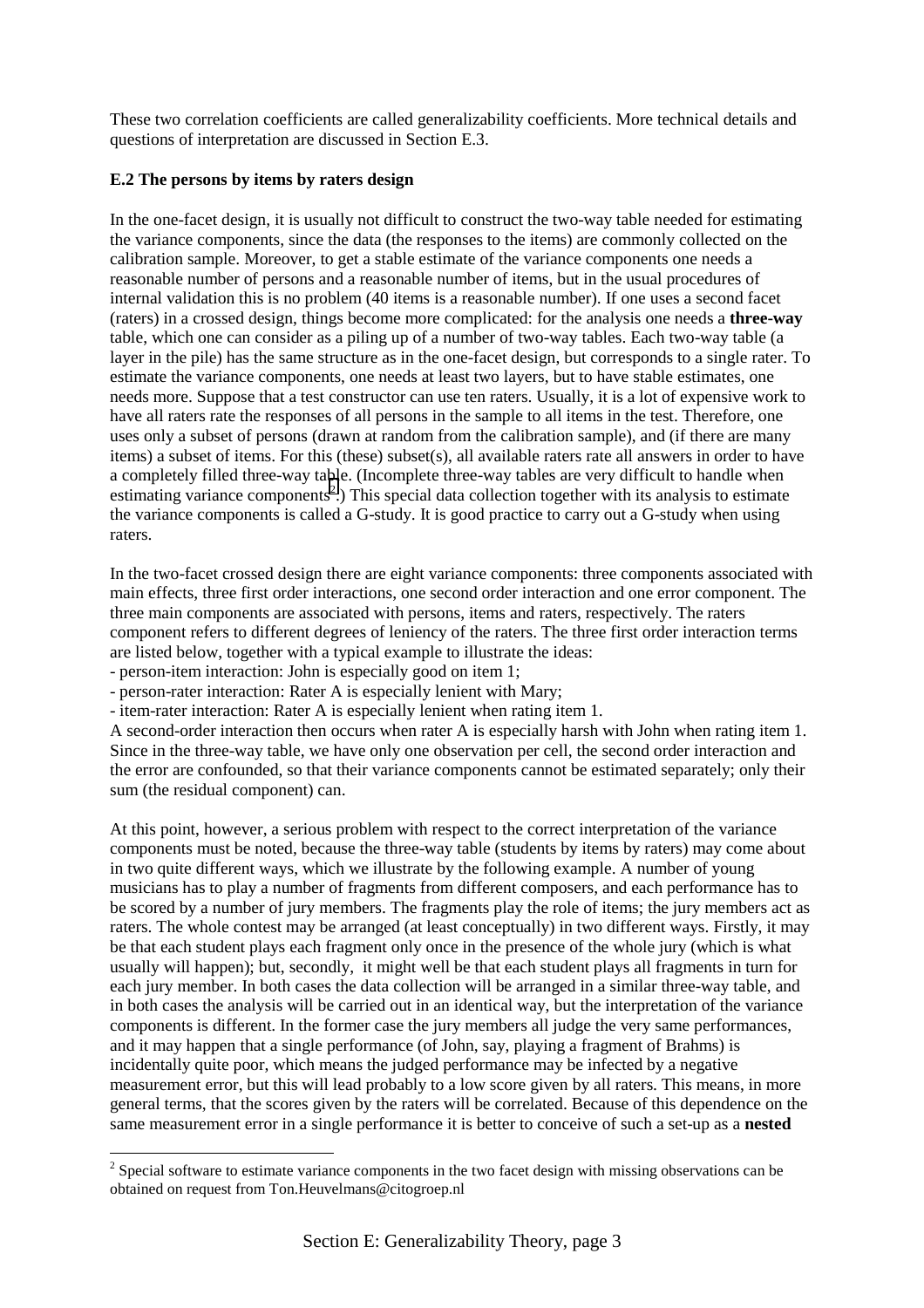**design (**the raters are nested under the student-item combinations; even if for all student-item combinations the same set of raters has been used<sup>3</sup>). In the latter case, where each student plays each fragment (independently) for each rater, the measurement errors in the performances are assumed to be independent, and we have a genuine crossed design. Of course such a set-up will probably never occur in educational settings, and it is remarkable that the nested design (which is the usual way of data collection) has been treated in G.T. as if it were a truly crossed design. A more technical treatment of this problem will be given in Section E.4.

As an example, the results of a G-study are given for a number of countries which participated in the first cycle of  $PISA<sup>4</sup>$ . The items were reading items (in the Mother Tongue) used for a scale that was called Retrieving Information. The number of students participating in the G-study varied between 48 and 72 (depending on the country), the number of items is 15 and the number of raters is 4. See Table E.1. Notice that in this case the students answered each item only once. In a G-study, the numerical values of the variance components are not important, only their relative contributions to the total variance matters. Therefore, one usually reports the different components as a percentage of the total variance. This is done in Table E.1: the numbers in each row add up to 100.

Table E.1. Variance components in the first cycle of PISA for a reading scale  $\overrightarrow{f}$  (expressed as a percentage of the total variance)

| $P^{\text{max}}$ |                 |       |         |       |              |              |          |
|------------------|-----------------|-------|---------|-------|--------------|--------------|----------|
|                  | <b>Students</b> | Items | Raters  | S x I | $S \times R$ | $I \times R$ | residual |
| Australia        | 22.40           | 19.01 | $-0.02$ | 50.36 | 0.01         | 0.22         | 8.01     |
| Denmark          | 13.24           | 24.56 | 0.01    | 54.22 | 0.16         | 0.25         | 7.56     |
| England          | 14.79           | 22.14 | 0.00    | 59.71 | 0.01         | 0.00         | 3.35     |
| Finland          | 18.97           | 18.30 | 0.02    | 55.93 | $-0.11$      | 0.07         | 6.81     |
| Norway           | 15.66           | 17.79 | 0.00    | 61.43 | 0.21         | 0.17         | 4.74     |

A number of interesting observations can be made fromTable E.1. An extensive discussion can be found in Section E.4. We make only three observations here:

- 1. Two numbers in the table are negative. Although variances cannot be negative, their estimates can, which usually indicates that the true variances are near zero. It is customary to treat small negative values as zero.
- 2. The three shaded columns involve the raters: one as a main effect and two in interaction with either students or items. We see that in all three columns the contributions to the total variance are very small, and for all practical purposes negligible. This result was the basis for the decision taken to let the items be rated by a single rater (for all students not involved in the G-study). In Section E.4, some critical remarks on this decision will be made. For now, it is important to realize that the three shaded columns point to the almost complete absence of systematic rater effects: there are no systematic overall differences in leniency (the main effect component is almost zero), and there are no systematic interactions of raters with students and items. The low student-raterinteraction component is to be expected, since the students came from a national sample in each country and were unknown to the raters; the low rater-item-interaction component means that there were no systematic differences in scoring some of the items, and this may be due to a large part to the careful construction of the rating rules, and to all kinds of measures taken in the PISA project to check that these rules were followed meticulously. But it does not necessarily mean that the agreement between raters was very high, because there might have been **unsystematic** differences between raters which were not taken into account in the PISA study. A detailed discussion of this problem can be found in Section E.4.

 $\overline{a}$ 

 $3$  The usual way of conceiving nesting is where all instances of one facet are specific to each instance of the other facet. A typical example in educational measurement is the facet schools and the facet students. One says that students are nested within schools, and of course, one assumes that each student belongs to only one school. This unique assignment, however, is not necessary to have a nested design.

<sup>&</sup>lt;sup>4</sup> PISA stands for Program for International Student Assessment. An overview of the first cycle is given in Knowledge and Skills for Life (2001). More details can be found in PISA 2000, Technical Report (2002), Edited by R. Adams and M. Wu. Both volumes are published by the OECD (Paris).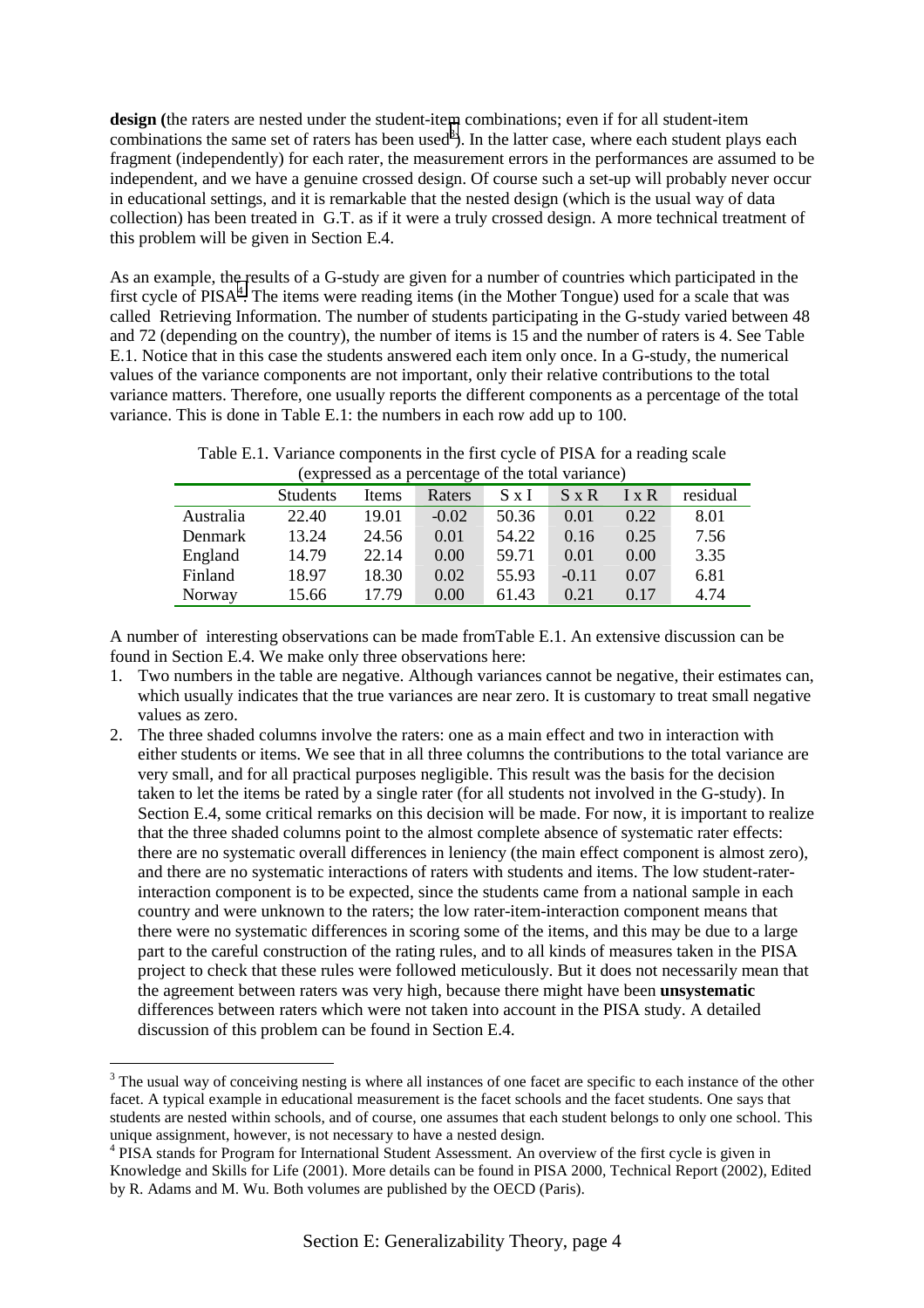3. Probably, the most puzzling result in Table E.1 is that the most important variance component is the interaction component between students and items, accounting in each country for more than 50% of the total variance. This result is especially remarkable if it is compared to the residual component which takes relatively modest values in the PISA study. This finding will be commented upon in detail in Section E.4.

As a final comment of this section, it must be emphasized that in collecting the data for a G-study, the raters must work independently of each other. Joint decisions by the raters may look attractive for a number of reasons, but they make the results of a G-study misleading and useless.

## **E.3. Generalizability Theory for the one-facet crossed design**

Generalizability Theory is a statistical theory which is highly similar to Classical Test Theory, but it is more general. In every theory, the starting point consists of a number of assumptions. Because it is a mathematical theory, these assumptions are usually expressed by mathematical statements (as a formula). The whole of the assumptions is called a **model**. In Section E.3.1 the model will be introduced and some comments will be given on the estimation procedures, while section E.3.2 will be devoted to the use one can make of the results of the analysis.

# **E.3.1 The model**

We start with the model for a one-facet crossed design (the facet being 'items'). Variables will have one or two subscripts; the subscript *p* refers to a person (a test taker), and the subscript *i* to an item. The basic observed score is the score of person *p* on item *i*, and this score is denoted by  $Y_{pi}$ . In the

model this score is considered as the sum of five parts, called effects: a general effect, a person effect, an item effect, an interaction effect (between person and item) and a measurement error. Symbolically, this is written as  $Y_{pi} = \mu + \alpha_p + \beta_i + (\alpha \beta)_{pi} + \varepsilon_{pi}^*$  (E.1)

$$
Y_{pi} = \mu + \alpha_p + \beta_i + (\alpha \beta)_{pi} + \varepsilon_{pi}^*
$$
\n(E.1)

- 1. The Greek letter  $\mu$  symbolizes the general effect. It corresponds to the average item score, where the average is to be understood as the average in the population of persons and across all the items in the universe.
- 2. The person effect is  $\alpha_p$ . It is an unknown number and every person in the population can be characterized by a person effect. So, generally speaking, the person effect is a **random variable**, which has some distribution in the population of persons. The population average of the person effects is set to zero. (This is a technical restriction, without which the model cannot 'work'). The practical implication of this restriction is that person effects have to be considered as deviations from the mean: a positive person effect means an effect greater than the average, and a negative effect means an effect smaller than the average. The main problem in the analysis is to estimate the variance of the person effects. This variance will be symbolized as  $\sigma_{\alpha}^2$ .
- 3. The item effect is β*i*. It is a random variable in the universe of items, with mean equal to zero. Its interpretation is completely analogous to that of the person effect. The variance of the item effects is symbolized as  $\sigma^2$ .
- 4. The interaction effect is symbolized as  $(\alpha \beta)$ <sub>*ni*</sub>. A double symbol is used to indicate this interaction; it is not to be understood as a product. (The subscripts *p* and *i* refer to the whole symbol, and therefore the symbol is placed between parentheses.) So, like person effects and item effects,  $(\alpha\beta)_{\eta i}$  is an unknown number which applies to the particular combination of person *p* and item *i*. For every possible combination of a person from the population and an item from the item universe, there is such an interaction effect. The average of these effects is set to zero, and the problem to be faced is the estimation of the variance  $\sigma_{\alpha\beta}^2$  of the interaction effects.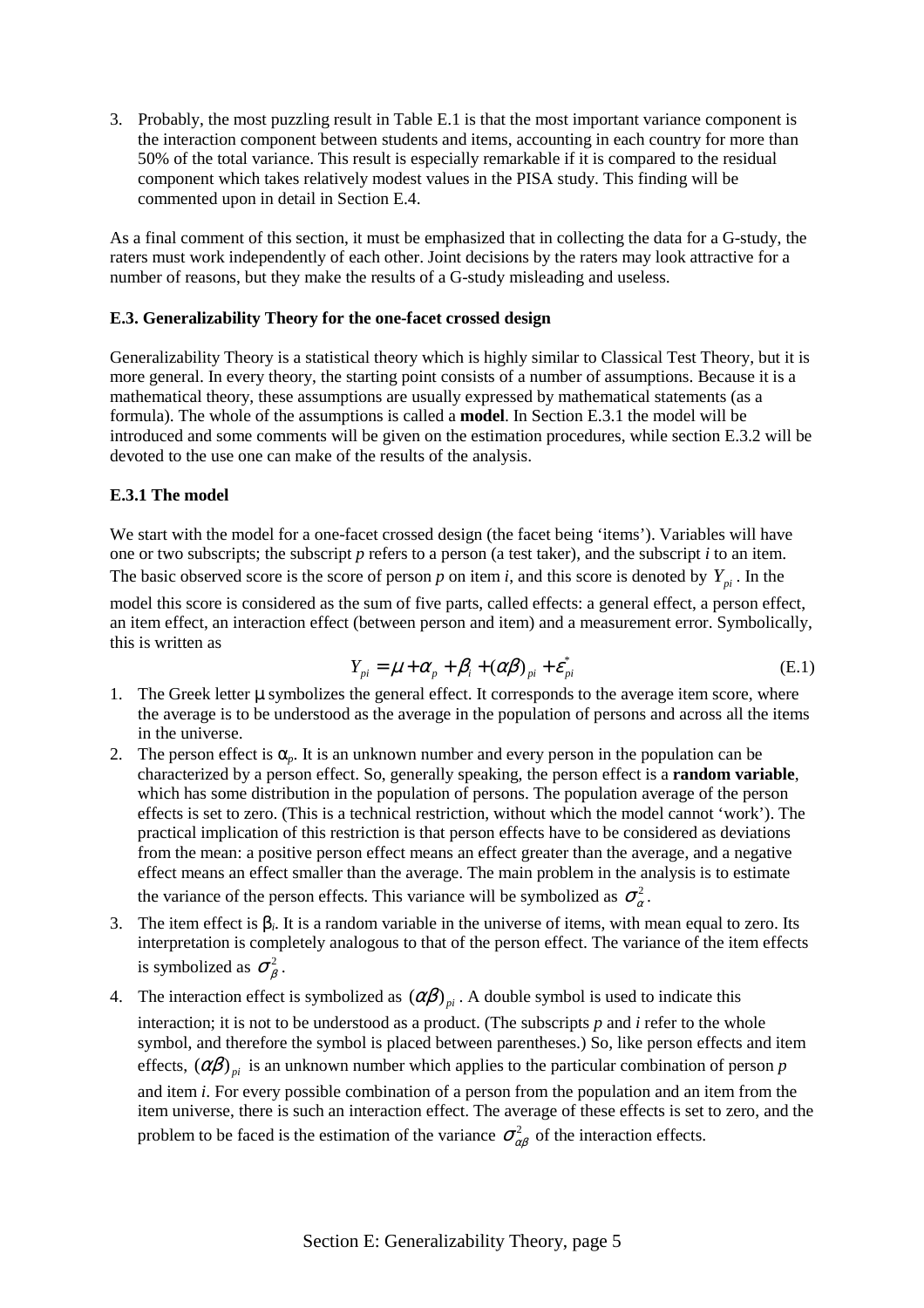- 5. The measurement error is symbolized as  $\mathcal{E}_{pi}^{*}$ , which is also a random variable with mean zero. Its variance is  $\sigma_{\varepsilon}^2$ .
- 6. There is one important assumption to be added: it has to be assumed that all random variables in the right hand side of equation (E.1) are independent of each other. Using this assumption, a very useful result from statistics follows directly: the variance of the item scores (across the population of persons and across the universe of items) is just the **sum** of  $\sigma_{\alpha}^2$ ,  $\sigma_{\beta}^2$ ,  $\sigma_{\alpha\beta}^2$  and  $\sigma_{\epsilon}^2$ . These four

variances are called the **variance components**.

The main purpose of a so-called G-study is to estimate these four variance components. To do so, one needs to administer a **random sample** of items (from the universe) to a **random sample** of persons (from the population). One can store the item scores thus obtained in a rectangular table where the rows correspond to the persons and the columns to the items, and each cell contains the observed item score (obtained by the row person on the column item). If the items are administered only once to each person (as is commonly done), then, unfortunately, it is impossible to estimate the variance components of the interaction and the measurement error separately; only their sum can be estimated. (Technically one says that interaction effects and measurement error are confounded. This confounding can also be deduced from formula (E.1): the interaction effect and the error have the same pair of subscripts. If there were more than one observation for the same person-item combination, the error term (and only this one) would have an extra subscript indicating the replication.) Although we started with a model as detailed as reflected in equation (E.1), we will have to simplify it a little bit. We do so by defining

$$
\varepsilon_{pi} = (\alpha \beta)_{pi} + \varepsilon_{pi}^* \tag{E.2}
$$

The random variable  $\varepsilon_{pi}$  is called the **residual effect**, and its variance is called the residual variance.

The main purpose of the analysis to be carried out on the data table is to estimate the person variance  $(\sigma_{\alpha}^2)$ , the item variance  $(\sigma_{\beta}^2)$  and the residual variance  $(\sigma_{\epsilon}^2)$ . The analysis can be carried out by standard software like SPSS. An important condition, however, is that the table is complete, i.e., there must not be any empty cells.

#### **E.3.2 Generalizability coefficients**

In the literature on Generalizability Theory, much attention is given to so called generalizability coefficients. These coefficients are in some sense generalizations of the reliability coefficient from classical test theory. The latter, however, can also be expressed as a correlation: the correlation between two series of test scores from parallel tests. In the same way, generalizability coefficients can be considered as correlations between two series of tests scores, but to understand them well, we need to be rather precise as to how both tests are defined.

We need some more notation here. We will indicate the number of items in the test by the capital letter *I*. Of course, when we take decisions on persons, these decisions are based on the test score, and not on individual item scores. To arrive at relatively simple formulae, we will work with mean test scores, and we will denote them by the symbol  $Y_p$  defined as

$$
Y_p = \frac{1}{I} \sum_{i=1}^{I} Y_{pi}
$$

Applying the model (E.1) to the mean test score in the one-facet design gives

$$
Y_p = \mu + \alpha_p + \frac{1}{I} \sum_{i=1}^{I} \beta_i + \frac{1}{I} \sum_{i=1}^{I} (\alpha \beta)_{pi} + \frac{1}{I} \sum_{i=1}^{I} \varepsilon_{pi}^* \tag{E.3}
$$

Now we will distinguish three cases. In the first case we want to have an expression for the correlation between two series of test scores coming from administering the same test twice (and assuming that there are no memory effects, yielding scores on two parallel tests). In the second case two tests are used, one for the first administration and one for the second. The two tests have the same number of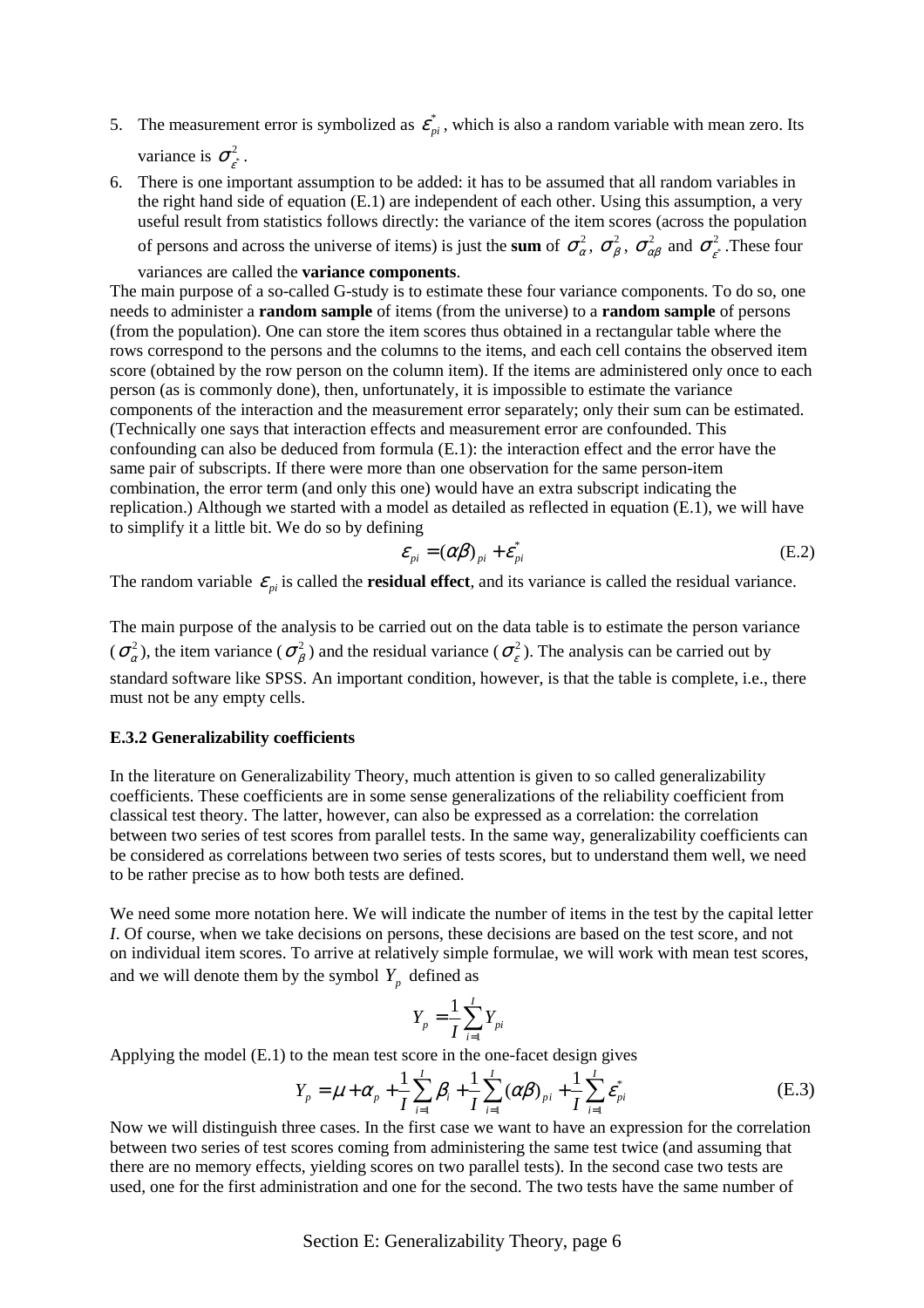items, but are randomly drawn from the universe of items. In the third case, we want the correlation between two series of test scores in a rather peculiar situation where every person gets his/her own pair of tests. All the tests consist of *I* items, but for each person two independent tests of *I* items are drawn randomly from the universe of items.

The right hand side of equation (E.3) contains five terms whose sum is the mean score. Now we can ask for each term if it contributes to the variance of the mean scores and if it contributes to the covariance between the two mean scores. In the first case (same items for everybody) the general effect µ and the average item effect are the same for all persons and do not contribute to differences in mean scores. The person effect, the average interaction effect and the average measurement error may differ from person to person and will thus contribute to the variance. Terms which contribute to the covariance are those terms which are identical in both test administrations: this holds for the person effects and for the average interaction effect, but not for the measurement error which is assumed to be independent in each test administration. In general, terms which contribute to the covariance also contribute to the variance. So we can summarize the preceding discussion in a table, like in Table E.2, in the column labelled 'one test').

| Table E.2. Contribution to variance and covariance (one-facet design) |  |  |
|-----------------------------------------------------------------------|--|--|
|                                                                       |  |  |

|                                                    | one test     | two tests                      | 2n tests                              |
|----------------------------------------------------|--------------|--------------------------------|---------------------------------------|
| Constant                                           | $\mu, \beta$ | $\mu, \beta$                   | $\mu$                                 |
| Variance and covariance $\alpha$ , $(\alpha\beta)$ |              | $\alpha$                       | α                                     |
| Variance only                                      |              | $(\alpha\beta), \varepsilon^*$ | $\beta, (\alpha\beta), \varepsilon^*$ |

In the second case of two different tests, the only change is that the interaction effects will not contribute to the covariance, because the two tests are independently drawn from the universe. The two tests may be of unequal difficulty, but since the same test is used for all persons on each occasion, this difference in difficulty will not contribute to the variance within each test separately. In the third case, where everybody gets two independent tests, the item effects will contribute to the variance, because some persons will happen to get an easy test and some others will have a rather difficult test. The item effects and the interaction effects, however, will not contribute to the covariance, because they refer to two tests independently drawn from the universe.

To compute the correlation between the scores obtained in the two test administrations, we need the variances of the terms in the right hand side of (E.3). We take one term to illustrate how this variance comes about. To understand the result, we need two easy-to-prove but fundamental results from statistics, which we give here. Let X and Y represent two random variables and let *c* be a constant. Then

and

 $Var(cX) = c^2 Var(X)$ 

If X and Y are independent then  $Var(X + Y) = Var(X) + Var(Y)$ 

If we apply these rules to the variance of the mean item effect, we find that

$$
\text{Var}\left[\frac{1}{I}\sum_{i=1}^{I}\beta_{i}\right] = \frac{1}{I^{2}}\text{Var}\left[\sum_{i=1}^{I}\beta_{i}\right] = \frac{1}{I^{2}}\sum_{i=1}^{I}\text{Var}(\beta_{i}) = \frac{1}{I^{2}}\sum_{i=1}^{I}\sigma_{\beta}^{2} = \frac{\sigma_{\beta}^{2}}{I}
$$

To find the expression for the correlation we have to take a ratio: the numerator consists of the sum of all variance terms contributing to the covariance, and the denominator is the sum of all variance terms. Referring to Table E.2, we find that the correlation in the first case (symbolized by  $\rho$ ) is given by

$$
\rho_1 = \frac{\sigma_{\alpha}^2 + \frac{\sigma_{\alpha\beta}^2}{I}}{\sigma_{\alpha}^2 + \frac{\sigma_{\alpha\beta}^2 + \sigma_{\varepsilon^*}^2}{I}}
$$
(E.4)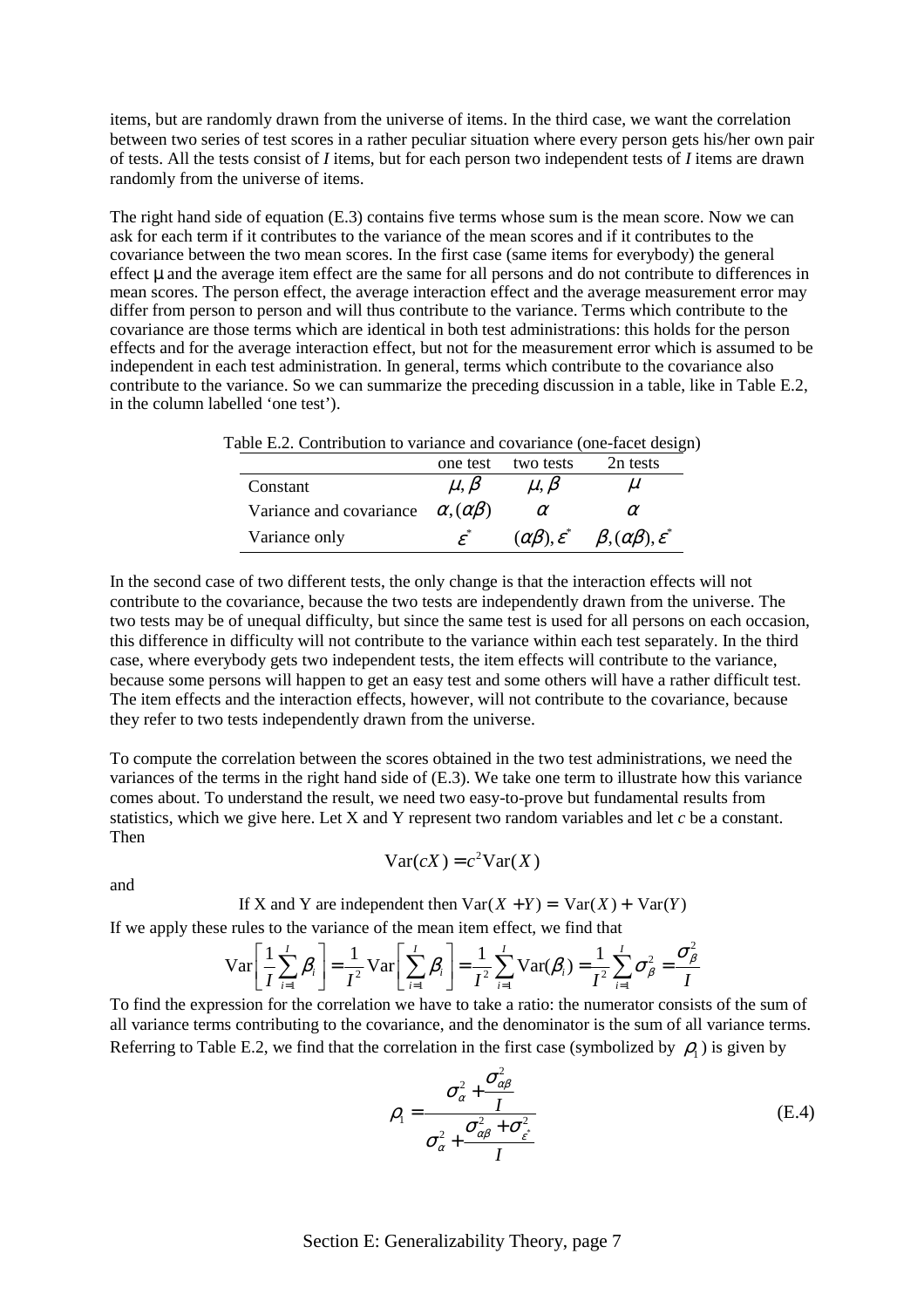Similarly referring to Table E.2, we find for the second case that

$$
\rho_2 = \frac{\sigma_\alpha^2}{\sigma_\alpha^2 + \frac{\sigma_{\alpha\beta}^2 + \sigma_{\varepsilon^*}^2}{I}}
$$
(E.5)

and for the third case:

$$
\rho_3 = \frac{\sigma_\alpha^2}{\sigma_\alpha^2 + \frac{\sigma_\beta^2 + \sigma_{\alpha\beta}^2 + \sigma_{\varepsilon}^2}{I}}
$$
(E.6)

There are a number of interesting observations to make about these three correlations:

- 1. If we know the variance components from a G-study (or have good estimates for them, which we substitute for the true but unknown values), we can compute the correlations for any value of the number of items. In all three cases it is true that the larger the number of items, the larger the correlation will be, and if the number of items is very large, all three correlations will become very close to one.
- 2. For any value of I, the three correlations are always in the same order:

$$
\rho_{3} \leq \rho_{2} \leq \rho_{1}
$$

- 3. Unfortunately, in a one-facet design  $\rho_1$  cannot be computed, because we do not have separate estimates of the interaction component and the measurement error variance (measurement error and interaction effects are confounded). Therefore one uses  $\rho_2$  instead, but from a comparison of formulae (E.4) and (E.5) we can easily see that both coefficients are equal if and only if the interaction component is zero; otherwise  $\rho_2 < \rho_1$ .
- 4. It has been shown mathematically that coefficient  $\rho_2$  is equal to Cronbach's alpha, while we derived  $\rho_1$  as the test-retest correlation (under the assumption of no memory effects). So  $\rho_1$  is the reliability of the test in the sense of classical test theory. Cronbach's alpha will be smaller than the reliability unless the interaction term is zero.
- 5. Although one may regret that the coefficient  $\rho_1$  is not available in one-facet designs, one should also be aware of the limitations of this coefficient, because it expresses the correlation between two test series based on exactly the same test. If interactions between students and items are really effective, the correlation  $\rho_1$  will depend in a substantial way on the **specific** interaction effects in the test. If at the second administration the test is replaced by a parallel form, a quite different pattern of interaction effects may come about. One could think about this in very concrete terms: It is possible that John practiced hard last week, and he is lucky that some items in the test are very similar to the questions of his last-week exercises. So he profits from some coincidence. If, upon a second administration the very same items are used again, he will profit a second time, but in such a case the possibilities of generalization are quite narrow: we are in some sense only entitled to say that John is good at what the test measures if we stick to the very same set of items of which the test is composed. By dropping the item by person interaction term from the correlation formula (in the numerator), we just get rid of these coincidences, but that is precisely what is expressed by coefficient  $\rho_2$ . In Generalizability Theory  $\rho_2$  is called the **generalizability coefficient for**

**relative decisions**, because in principle it does not matter which items from the universe are chosen to compare (rank) different persons.

6. If one wants to know the level of proficiency in a more absolute way, of course it does matter which items are included in the test. A good example is a test of vocabulary. Suppose the test items ask for giving the meaning (e.g., by a translation) of 50 words. One might conceive the 50 items in the test as being randomly chosen from some lexicon or some corpus, the universe. The proportion of correctly answered items in the test is then to be seen as an estimate of the proportion of words mastered in the whole universe. This measure will not only show variation because of measurement error, but also because of sampling error in composing the test: scores will vary from test to test because of the varying difficulty of the included items and because of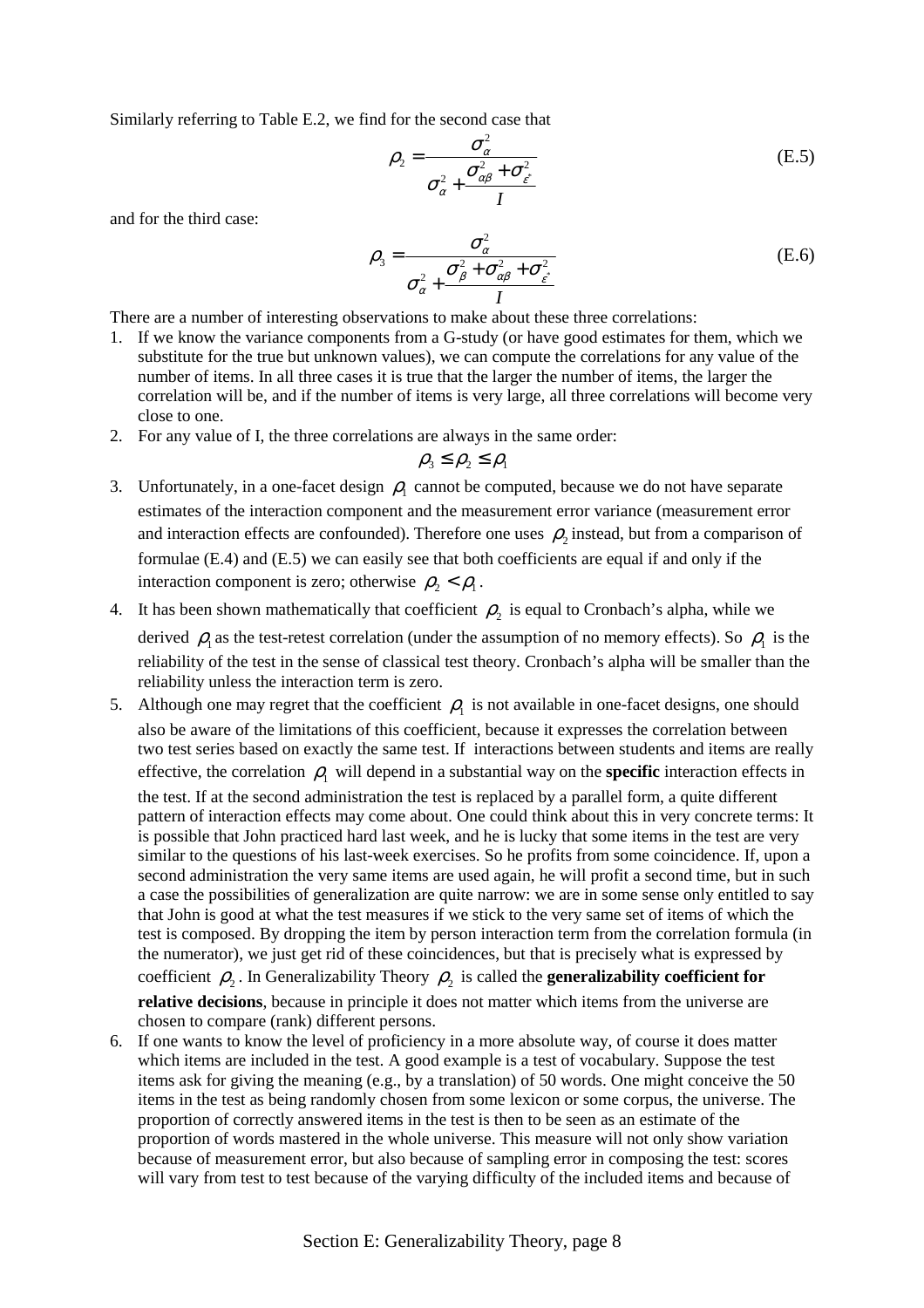interaction effects with the persons. The coefficient  $\rho_3$  expresses the correlation between two series of test scores, based on randomly composed tests. In generalizability theory it is known as the **generalizability coefficient for absolute decisions**.

#### **E.4 Generalizability Theory for the two-facet crossed design**

As was noticed in Section E.2, data which are collected in a complete three-way table (students by items by raters) are usually treated as data in a two-facet crossed design, but we have distinguished between a genuine crossed design (unrealistic but conceivable), and a special case of a nested design where the student answers each item only once and each such response is rated by the same set of raters. This latter case is ubiquitous in educational measurement, and will be denoted here as the twofacet nested design.

In section E.4.1 the genuine crossed design will be treated; in Section E.4.2 the nested design will be discussed.

#### **E.4.1 The genuine two-facet crossed design**

For the two-facet (items and raters, say) crossed design, the model is a straightforward generalization of model (E.1). But now we have to use three subscripts, *p* for the person, *i* for the item and *r* for the rater. The model is given by

$$
Y_{\text{pir}} = \mu + \alpha_p + \beta_i + \gamma_r + (\alpha \beta)_{\text{pi}} + (\alpha \gamma)_{\text{pr}} + (\beta \gamma)_{\text{ir}} + (\alpha \beta \gamma)_{\text{pir}} + \varepsilon_{\text{pir}}^* \tag{E.7}
$$

The three double symbols between parentheses indicate **first order** interactions. There are three of them: a person-item interaction, a person-rater interaction and an item-rater interaction. The triple symbol indicates the **second order** interaction. Examples of the meaning of such interaction terms are given in Section E.2. The typical data needed to estimate the variance components are now the answers of a sample of persons to a sample of items (from the universe of items) as rated (independently) by a random sample of raters (from the universe of raters). All these ratings can be arranged in a three-dimensional array, with as many layers as there are raters. Each layer is a rectangular table just as in the one-facet crossed design. Since each cell of this table contains just one observation (the rating by rater *r* of the answer of person *p* to item *i*), the second order interaction effect and the measurement error are confounded, and we need to take them together as a residual which is now defined as

$$
\varepsilon_{_{pir}} = (\alpha \beta \gamma)_{_{pir}} + \varepsilon_{_{pir}}^*
$$

Notice that in this case it is perfectly possible to estimate variance components of the three first order interactions. But this is only possible in the genuine crossed design where the student answers as many times to each item as there are raters.

With techniques of the Analysis of Variance one can estimate seven variance components: three for the main effects ( $\sigma_{\alpha}^2$ ,  $\sigma_{\beta}^2$  and  $\sigma_{\gamma}^2$ ), three for the first order interactions ( $\sigma_{\alpha\beta}^2$ ,  $\sigma_{\alpha\gamma}^2$  and  $\sigma_{\beta\gamma}^2$ ) and one for the residual ( $\sigma_{\rm c}^2$ ). For tabulation purposes it is suitable to convert all components to percentages, by dividing each component by the sum of all seven components (and multiplying by 100). If some components are in reality very close to zero, it may happen that their estimates are negative. Usually one sets such estimates equal to zero.

As to the generalizability coefficients, a large number of different correlations may be predicted, and one should be very careful in defining precisely the conditions of the two test administrations and/or ratings. We will consider four different cases, which are described hereafter. In all cases mean test scores are used, which are defined as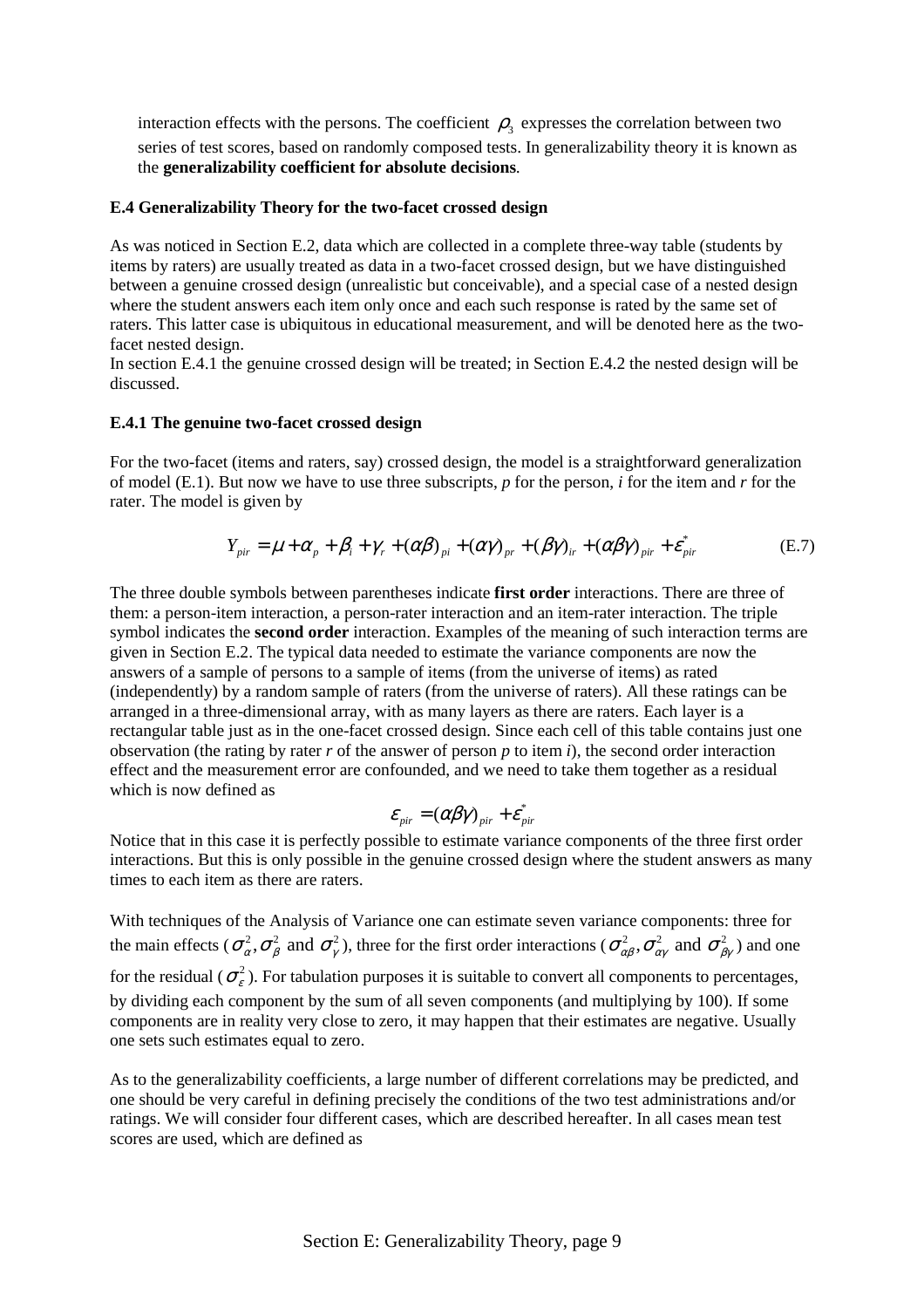$$
Y_p = \frac{1}{I \times R} \sum_{i}^{I} \sum_{r}^{R} Y_{pir}
$$

i.e., the average score across items and raters. Notice that in the description of the four cases a test arrangement is described which would deliver the correlation wanted, but such an arrangement does not have to be carried out: the correlations can be predicted from the results of a G-study.

- 1. One test administration with the same set of *R* raters. This case is easy to implement: after a second rating the item answers are given a second time to the same set of raters, who are requested to give their ratings again. To warrant independent ratings, one usually will not tell the raters that they have rated the performances already. The correlation to be predicted is the correlation between the mean test scores for the two ratings.
- 2. One test administration where the performances are rated twice, each time by an independent sample of *R* raters. The data collection design consists in administering the test once to the student and to let these performances rated by two sets of *R* raters.
- 3. Two independent test administrations (to the same students with the same items) and each series of performances is rated by the same set of *R* raters.
- 4. Two independent test administrations (as in case 3) and each series is rated by a different set of *R* raters.

In all cases the needed set(s) of *R* raters are to be considered as a random sample from the universe of raters. In Table E.4 the nine effects (the nine terms in the right-hand side of (E.7)) are assigned to a constant term, the covariance between the two series or only the variance within each series. An extra row is added to indicate the confounded terms.

|                | Table E.4. Contribution to variance and covariance (truly crossed two facet design) |                                             |                                                              |                                                   |  |  |  |
|----------------|-------------------------------------------------------------------------------------|---------------------------------------------|--------------------------------------------------------------|---------------------------------------------------|--|--|--|
| Case           |                                                                                     |                                             |                                                              |                                                   |  |  |  |
| performances   | Same                                                                                |                                             | different                                                    |                                                   |  |  |  |
| sets of raters | l set                                                                               | 2 sets                                      | 1 set                                                        | 2 sets                                            |  |  |  |
| Constant       | $\mu, \beta, \gamma, (\beta \gamma)$                                                | $\mu, \beta, \gamma, (\beta \gamma)$        | $\mu, \beta, \gamma, (\beta \gamma)$                         | $\mu, \beta, \gamma, (\beta \gamma)$              |  |  |  |
| Var. and cov.  | $\alpha, (\alpha\beta), (\alpha\gamma), (\alpha\beta\gamma)$                        | $\alpha, (\alpha\beta)$                     | $\alpha, (\alpha\beta), (\alpha\gamma), (\alpha\beta\gamma)$ | $\alpha, (\alpha\beta)$                           |  |  |  |
| Variance only  |                                                                                     | $(\alpha \gamma)$ , $(\alpha \beta \gamma)$ | $\varepsilon^{*}$                                            | $\varepsilon^*(\alpha\gamma),(\alpha\beta\gamma)$ |  |  |  |
| Confounded     | $\mathcal E$                                                                        | $\varepsilon^{^*}$                          |                                                              |                                                   |  |  |  |

Table E.4. Contribution to variance and covariance (truly crossed two facet design)

We comment on this table:

- 1. The constant terms are the same in all four cases. Notice that the rater effects and the rater-item interaction effect are constant also in the case of two different sets of raters, because these effects are the same within each series of ratings.
- 2. The interactions containing persons and raters contribute to the covariance in the case of a single set of raters because these effects are systematic. So when there is a positive effect between student John and rater one in the first series, this effect will also be present in the second series, because the combination John and rater 1 appear in both series. In the case of two different sets of raters these effects contribute only to the variance of the test scores.
- 3. The interaction between persons and items is always common in the two series, and therefore contribute to the covariance.
- 4. The most intriguing effect is the measurement error, which represents unsystematic effects which are associated with the triple combination student-item-rater. But such a combination comes about in two steps: the performance of the student on a particular item may be incidentally (in an unsystematic way) poor, for example, and this poor performance may then be incidentally rated as reasonably good by some particular rater. The total measurement error should be conceived as the sum of these two step effects, or to say it more correctly, the measurement error has two sources of variation: the student-item combination and an effect attributable to the rater. In the truly crossed design each cell represents an independent replication of a student-item-rater combination, but in the prediction of the correlations in the cases  $\hat{1}$  and 2, the student-item combination is held constant, while only the part of the measurement error that is due to the raters is really needed. So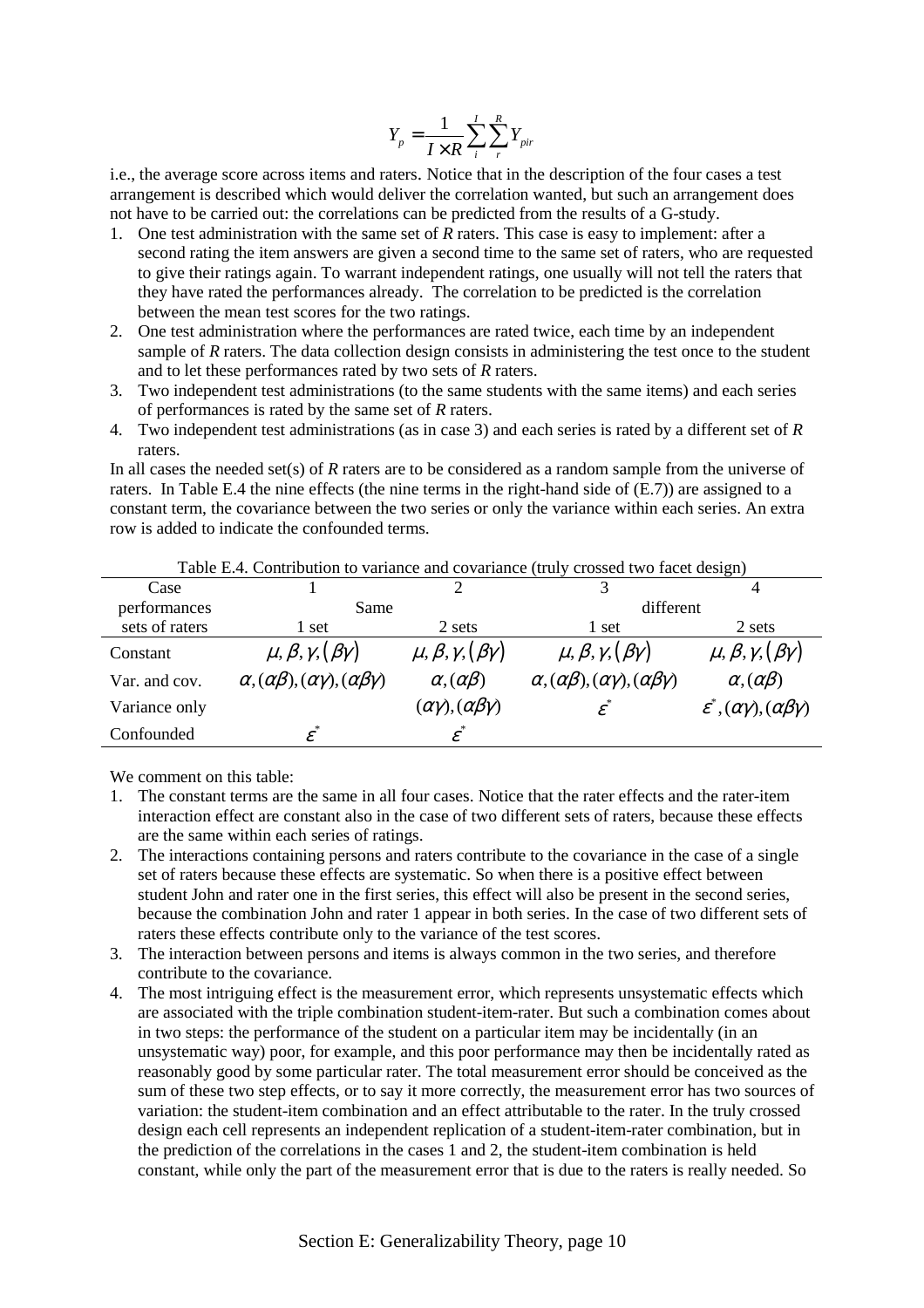to be used, the variance of the measurement error should be split into two parts: one part going to the covariance row, and one part being measurement error due to the raters. But in a truly crossed G-study with only one observation in each cell of the data table, this splitting is impossible. So from such a design, the correlations in the cases 1 and 2 cannot be predicted.

5. In cases 3 and 4, where two independent test administrations are used, the two sources that influence the measurement error are active. Nevertheless, the correlation in case 3 cannot be computed, because the second-order interaction  $(αβγ)$  is needed separately for the covariances and the measurement error for the variance term. So, only case 4 is applicable.

This correlation, symbolized here as  $\rho_4$ , is given by

$$
\rho_4 = \frac{\sigma_\alpha^2 + \frac{\sigma_{\alpha\beta}^2}{I}}{\sigma_\alpha^2 + \frac{\sigma_{\alpha\beta}^2}{I} + \frac{\sigma_{\alpha\gamma}^2}{R} + \frac{\sigma_\varepsilon^2}{I \times R}}
$$
(E.8)

where the last term in the denominator refers to the residual component, the sum of the measurement error and the second-order interaction.

It should be emphasized that the preceding formula is of little practical use because the genuine crossed design is almost never applied in educational settings with raters as the second facet. Applying formula (E.8) to the estimates given in Table E.1 (for the PISA study) does not make sense, since the G-studies to estimate the variance components were based on a special case of a nested design, where the students responded only once to each item. This case is discussed in the next section.

## **E.4.2 The special nested two-facets design**

To model data from this design care must be taken to separate the two sources of variability in the measurement error. Therefore we will split the model in a two-step model: the first step models what happens when the student answers an item (with a given performance as the output), and the second step will model what happens when a rater rates such a performance. So the output of the first step will be the input of the second step, and the output of the second step is the observed item score given by rater *r*:  $\overline{Y}_{\text{mir}}$ . The output of the first step will be conceived as a quantitative variable  $K_{pi}$  which is unobserved, but which will be treated as a kind of auxiliary variable.

To distinguish the present model from the model used in the crossed design, the symbols for the effects will be Roman letters instead of Greek letters For the first step (at the student level) upper case letters will be used, and for the second step, random variables will be denoted by lower case letters.

The first step of the model is identical to the one facet crossed design model:

$$
K_{pi} = M + A_p + B_i + (AB)_{pi} + E_{pi}^*
$$
\n(E.9)

i.e., the unobserved output variable is the sum of a constant *M*, a main effect due to the person  $(A_p)$ , a main effect due to the item  $(B_i)$ , an interaction effect of person and item  $(AB)_{pi}$  and a measurement error  $E^*_{pi}$ . The main effects, the interaction and the measurement error are conceived as independent random variables with a mean of zero and with variances  $\sigma_A^2$ ,  $\sigma_B^2$ ,  $\sigma_{AB}^2$ , and  $\sigma_{E^*}^2$  respectively.

In the second step, one might conceive as if the output of the first step,  $K_{pi}$ , is amended by the rater to produce the observable rating *Ypir*. Such amending may be influenced by a main effect of the raters, or an interaction effect between rater and person or between rater and item, or a second order effect (rater by item by person) and an unsystematic effect, a measurement error (at the rater level). Of course one can split all these effects into a mean effect (across raters, persons and items), and a deviation from the mean, and all the mean effects can be collected into a grand mean *m*. So we get as the second step

$$
Y_{\text{pir}} = K_{\text{pi}} + m + b_i + c_r + (ac)_{\text{pr}} + (bc)_{\text{ir}} + (abc)_{\text{pir}} + e_{\text{pir}} \tag{E.10}
$$

The models (E.9) and (E.10) cannot be used separately, because the variable  $K_{pi}$  is not observed. So, both models have to be merged in some way. We do this by replacing  $K_{pi}$  in the right-hand side of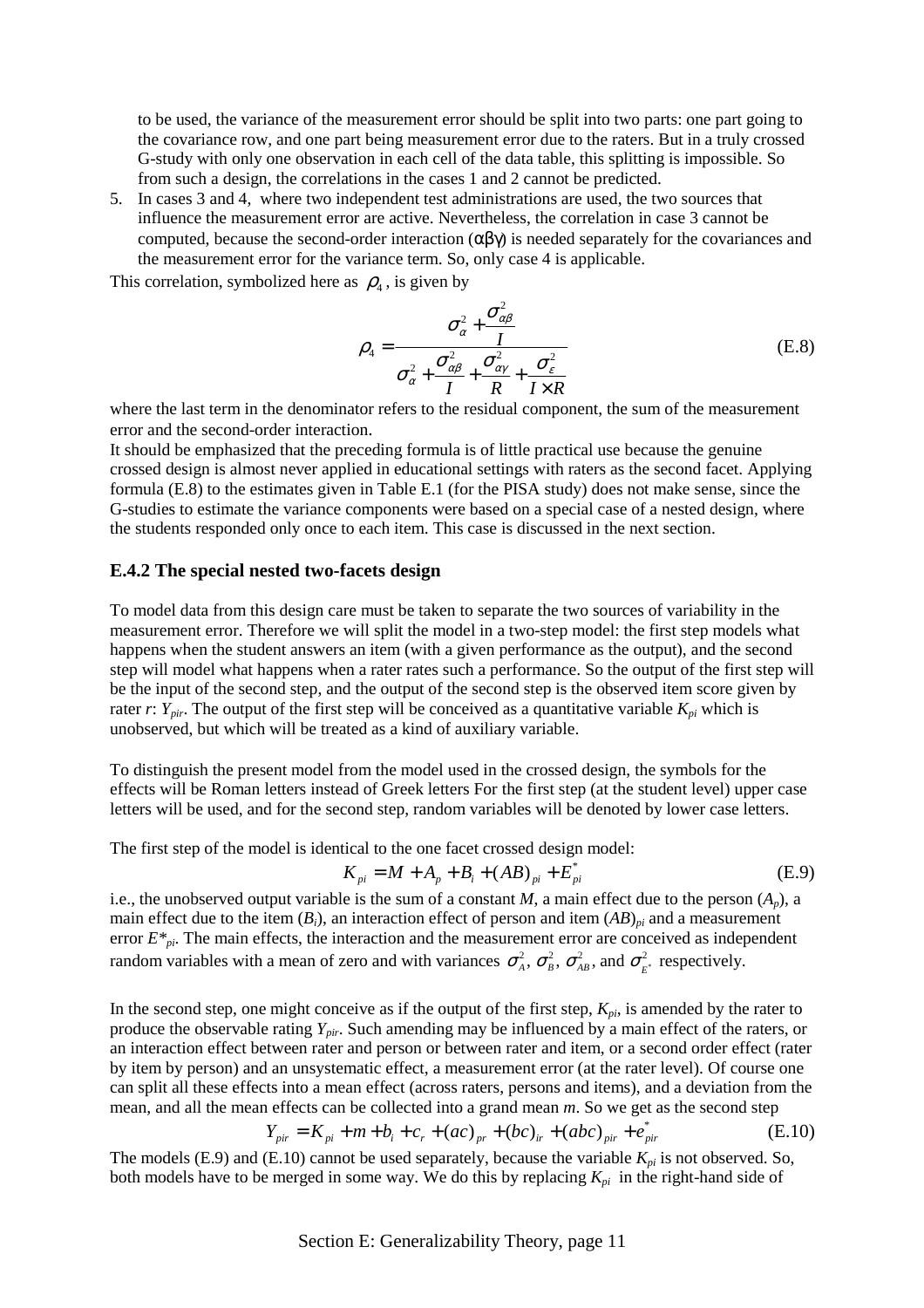(E.10) by the right-hand side of equation (E.9), and be grouping all the terms with the same set of subscripts. The result is this (with brackets placed around sums with the same subscripts):

$$
Y_{pir} = [M + m]
$$
  
+ $A_p + [B_i + b_i] + c_r$   
+ $[(AB)_{pi} + E_{pi}^*] + (ac)_{pr} + (bc)_{ir}$   
+ $[(abc)_{pir} + e_{pir}^*]$  (E.11)

where *M* and *m* are constants, and all ten subscripted variables are random variables whose variances one might wish to estimate. But this is impossible: random variables with the same set of subscripts are confounded, and all one can achieve is to estimate the sum of their variances. We take  $[B_i + b_i]$  as an example.  $B_i$  is a systematic item effect which influences the unobservable variable  $K_{pi}$  and which one might call the inherent difficulty of the item, while  $b_i$  is a systematic item effect which comes about during the rating of the performances, and which one might call the perceived item difficulty (by the raters). Confounding means that there is no way (in the nested design) to disentangle both effects, and that the only thing one can do is to estimate the variance of their sum. There are two other pairs of confounded variables. One is the second-order interaction effect and the measurement error at the rater level and the other is the confounding of the person-item interaction and the measurement error at the student level. Now, if we count the terms in the right-hand side of (E.11), counting bracketed terms as one single term, we see that we have one constant (first line), three main effects (second line), three first order interactions (third line) and a residual in the last line, which is just the same decomposition as in the genuine crossed design. This means that we can arrange the observed data in the nested design in a three way table which takes the same form as in the crossed design, and we can analyse this table in just the same way. The interpretation of the variance components, however, is different, as can be deduced from Table E.5

| Crossed design            |                                                                           |                                                        | Nested design                                |
|---------------------------|---------------------------------------------------------------------------|--------------------------------------------------------|----------------------------------------------|
| Constant                  | $\mu$                                                                     | $[M+m]$                                                | Constant                                     |
| Persons                   | $\alpha_{\!p}$                                                            | $A_p$                                                  | Persons                                      |
| Items                     | $\beta_i$                                                                 | $[B_i+b_i]$                                            | Items                                        |
| Raters                    | $\gamma_{r}$                                                              | $c_r$                                                  | Raters                                       |
| Persons x items           | $(\alpha\beta)_{pi}$                                                      | $[(AB)_{pi}+E^*_{pi}]$                                 | Persons $x$ items + error at<br>person level |
| Persons x raters          | ( $\pmb{\alpha}\pmb{\gamma}_{pr}$                                         | $(ac)_{pr}$                                            | Persons x raters                             |
| Items x raters            | $(\beta \gamma)_{ir}$                                                     | $(bc)_{ir}$                                            | Items x raters                               |
| Sec. order int. $+$ error | $\mathcal{E}_{pir} = [(\alpha \beta \gamma)_{pir} + \mathcal{E}_{pir}^*]$ | $e_{\text{pir}}=[(abc)_{\text{pir}}+e^*_{\text{pir}}]$ | Sec. order int. $+$ error at rater<br>level  |

Table E.5 Correspondence between variance components in crossed and nested designs

Now, we are ready to reconsider the four cases of generalizability coefficients that were discussed in the previous section. We reproduce Table E.4 here as Table E.6 but with the symbols used in the present section.

| Table E.6. Contribution to variance and covariance (nested two facet design) |                             |                     |                      |                         |  |  |
|------------------------------------------------------------------------------|-----------------------------|---------------------|----------------------|-------------------------|--|--|
| case                                                                         |                             |                     |                      |                         |  |  |
| performances                                                                 | same                        |                     | different            |                         |  |  |
| set of raters                                                                | l set                       | 2 sets              | 1 set                | 2 sets                  |  |  |
| Constant                                                                     | M, m, B, b, c, (bc)         | M, m, B, b, c, (bc) | M, m, B, b, c, (bc)  | M, m, B, b, c, (bc)     |  |  |
| Var. and cov.                                                                | $A, (AB), E^*, (ac), (abc)$ | $A, (AB), E^*$      | A, (AB), (ac), (abc) | A, (AB)                 |  |  |
| Variance only                                                                | e                           | $e^*$ , (ac), (abc) | $E^*, e^*$           | $E^*, e^*, (ac), (abc)$ |  |  |

Comparing Tables E.4 and E.6, we see that the row with confounded terms has disappeared in the nested design, but at the same time we see that not all four coefficients can be computed: case 1 is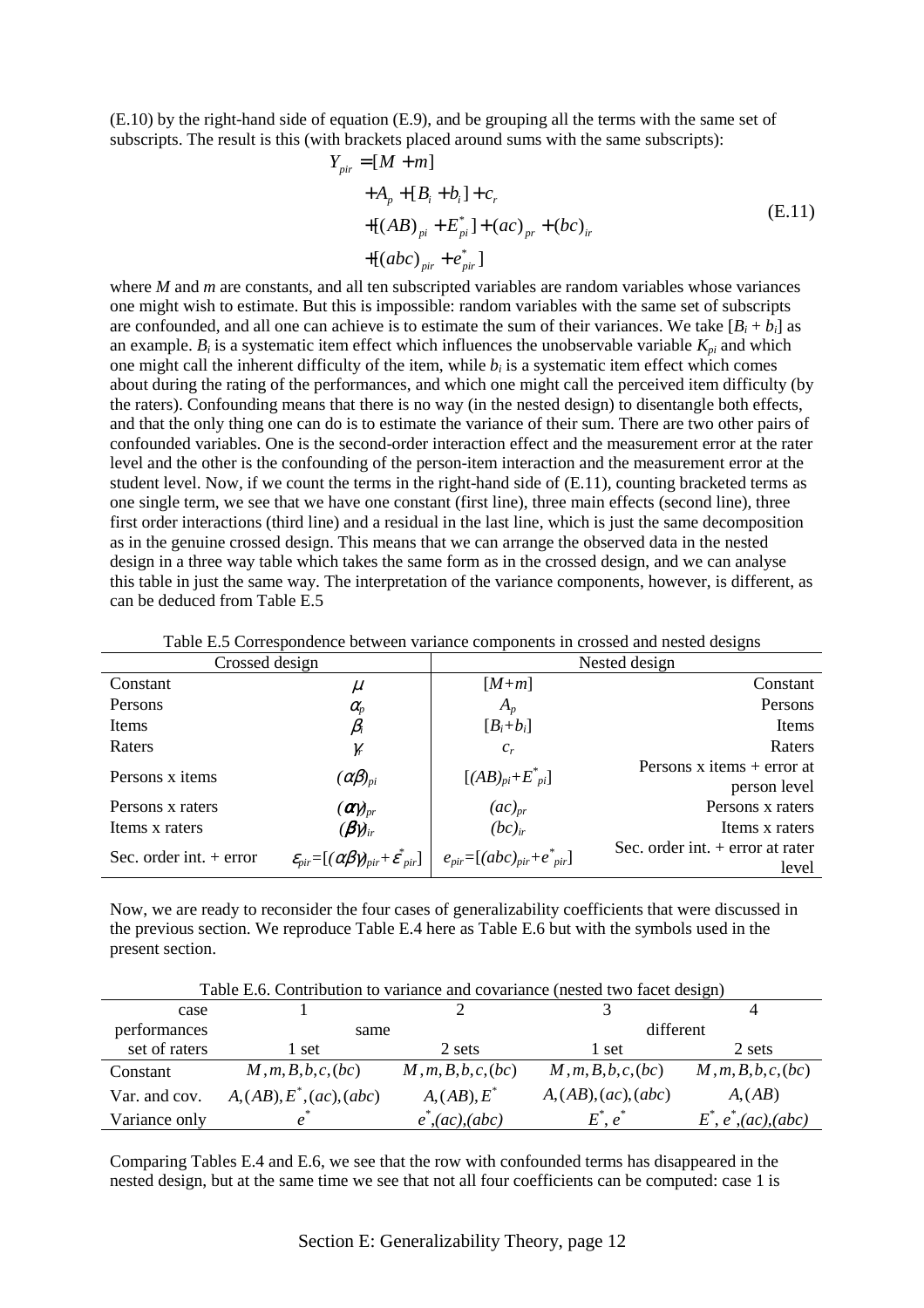excluded because the components *(abc)* and  $e^*$  are needed separately, case 4 is excluded because the components *(AB)* and *E*\* are needed separately, and case 3 is excluded for both these reasons jointly. Therefore only the correlation for case 2 (same student performance rated by two sets of R raters) can be predicted from a G-study using a nested design.

This correlation, denoted here as  $\rho_5$ , is given by

$$
\rho_{5} = \frac{\sigma_{A}^{2} + \frac{\sigma_{AB+E}^{2}}{I}}{\sigma_{A}^{2} + \frac{\sigma_{AB+E}^{2}}{I} + \frac{\sigma_{ac}^{2}}{R} + \frac{\sigma_{abc+e}^{2}}{I \times R}}
$$
(E.12)

As an example, we apply this formula to the case of Australia in the PISA study (see Table E.1), for  $I = 10$  items and  $R = 1$  rater (and replacing the negative variance component by zero), giving

$$
\rho_{5} = \frac{22.4 + \frac{50.36}{10}}{22.4 + \frac{50.36}{10} + \frac{8.01}{10 \times 1}} = 0.972
$$

This is the prediction of the correlation one would find between two ratings (each by one rater) of the performances of a (random) sample of students on 10 items. However, one should be careful here, and not confuse this case with case 4, where the same sample of students takes the test twice, and each test performance is rated by an independent rater, which is case 4 with  $R = 1$ . In this case the correlation is given by

$$
\rho_6 = \frac{\sigma_A^2 + \frac{\sigma_{AB}^2}{I}}{\sigma_A^2 + \frac{\sigma_{AB}^2 + \sigma_{E'}^2}{I} + \frac{\sigma_{ac}^2}{R} + \frac{\sigma_{abc+\dot{e}}^2}{I \times R}}
$$
(E.13)

and it is immediately seen that the interaction component needed in the numerator is not available from the G-study. Nevertheless, we can make good use of (E.13) if we have a reasonable estimate of the person-by-item-interaction component. In the PISA study the Rasch model (see Section G) has been used as IRT model, and this model presupposes absence of interaction between persons and items<sup>5</sup>. So we might assume quite reasonably that the component 'person by item interaction plus error at the person level' is to be attributed (almost completely) to measurement error at the person level. Or, in other words, that the person by item component is zero. If we apply formula (E.13) with this assumption to the case of Australia with  $I = 10$  item and  $R = 1$  rater, we obtain

$$
\rho_6 = \frac{22.4}{22.4 + \frac{50.36}{10} + \frac{8.01}{10 \times 1}} = 0.793
$$

which is a marked difference with the previous result of  $0.972^{6,7}$ .

 $\overline{a}$ 

<sup>&</sup>lt;sup>5</sup> This absence of interaction is at the level of the latent variable, and does not preclude interaction at the level of the observed scores. Extensive simulation studies (with a crossed design) have shown, however, that the personby-item-interaction component at the observed score level usually is below 5% of the total variance.

 $6$  In the Technical Report of Pisa 2000, a formula similar to  $(E.12)$  was used, but the result was erroneously interpreted as a correlation with two independent administrations, like formula (E.13). Moreover, the formula used in the Pisa report also contains an error, because the rater effect and the rater by item interaction were erroneously considered as contributing to the variance. But since the estimates of these effects were negligible, this latter error had no noticeable effect on the results.

<sup>&</sup>lt;sup>7</sup> If the interaction component is set to 5% of the total variance (and consequently the error at the person level at 50.36% - 5% = 45.36%), the result for  $\rho_6$  is 0.811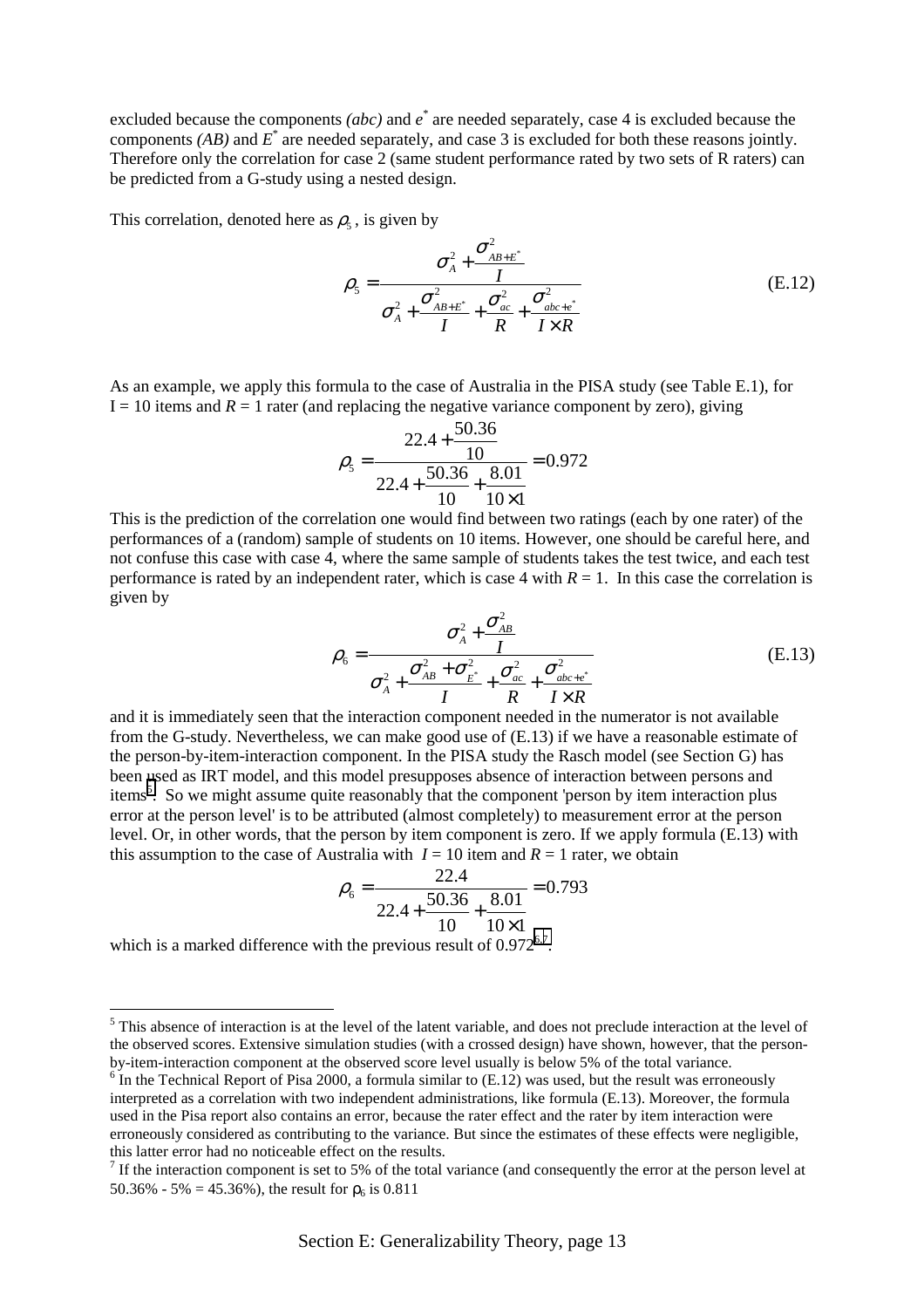The use of the results of a G-study, however, is much more versatile than the preceding example suggests. On can use the formulae (E.12) and (E.13) (and many others) to predict the correlations for different values if *I* and *R*. One might, for example, investigate whether the correlation  $\rho_6$  would increase more by doubling the number of items or by doubling the number of raters in a future application. Applying any of these strategies will lead to doubling the total amount of rating time and costs while the first strategy will lead to doubling of the test taking time. In Table E.7, formula (E.13) has been computed with the results of the G-studies displayed in Table E.1 for 10 and 20 items and for 1 and 2 raters, and using the assumption that the true person by item interaction component is zero throughout.

The results are very easy to interpret in this case: doubling the number of raters do increase the correlations marginally, while doubling the number of items leads to a much more impressive increase of the correlation. This is consistent with the order of magnitude of the residual components in Table E.1: the measurement error attributable to the students (given in the column 'student by item interaction') is much larger than the error attributable to the raters (the column 'residual' in Table E.1). To reduce the impact of the former, the number of items has to be increased (see the denominator in formula (E.13): the confounded student-level error and first order interaction component is divided by the number of items, and since this is the largest component, the impact of changing the number of items will be the most drastic. Changing the number of raters diminishes the impact of the student by rater interaction component, but since this component is negligibly small in all countries, the impact on the change of the correlation will be negligible as well. The residual term is influenced in an equal way by doubling either the number of items and the number of raters.

Table E.7 The coefficient  $\rho_6$  for the results in Table E.1

| (student by item interaction set to zero) |                         |          |          |       |  |  |
|-------------------------------------------|-------------------------|----------|----------|-------|--|--|
|                                           |                         | $I = 10$ | $I = 20$ |       |  |  |
|                                           | $R=1$<br>$R=2$<br>$R=1$ |          |          |       |  |  |
| Australia                                 | 0.793                   | 0.805    | 0.884    | 0.892 |  |  |
| Denmark                                   | 0.676                   | 0.692    | 0.803    | 0.816 |  |  |
| England                                   | 0.701                   | 0.707    | 0.824    | 0.828 |  |  |
| Finland                                   | 0.751                   | 0.762    | 0.858    | 0.865 |  |  |
| Norway                                    | 0.696                   | 0.707    | 0.817    | 0.826 |  |  |

In conclusion we can summarize the results of the G-studies carried out in the PISA project as follows:

- 1. From Table E.1 we see that there are almost no systematic effects in the data due to the raters: rater main effect and first order interactions where raters are involved (the shaded columns) are negligible.
- 2. If the genuine student by item interaction component is assumed to be negligible, the big component in the column  $(S \times I)$  has to be interpreted as measurement error at the student level, while the residual term is to be interpreted as a residual at the rater level (measurement error confounded with second order interaction). Although there is some confounding, it is reasonable to assume that the genuine interactions are much smaller than the measurement error.
- 3. This separation of two kinds of measurement errors (in the analysis of G-study data) is only possible in the special nested design (all raters judge on the same performances of the students), and not in the truly crossed design, where the two kinds of measurement errors are confounded.
- 4. Two different correlations, issuing from the nested design were studied. One  $(\rho_{5},$  formula (E.12)) predicts the correlation between two series of independent ratings based on the very same student performances; the other  $(\rho_6,$  formula (E.13)) predicts the correlation between two series of independent ratings based on two independent test administrations. The former is an exact formula, the latter can only be used as an approximation, because one has to add an assumption about the student-item interaction component.
- 5. In the PISA study all  $\rho_5$  correlations were very high (the present text gives only one example), while the  $\rho_6$  correlations are substantially lower and also show substantial variation across countries. The reason why they are lower is due mainly to measurement error at the student level, which is much more important than the error at the rater level. In the light of this finding it would